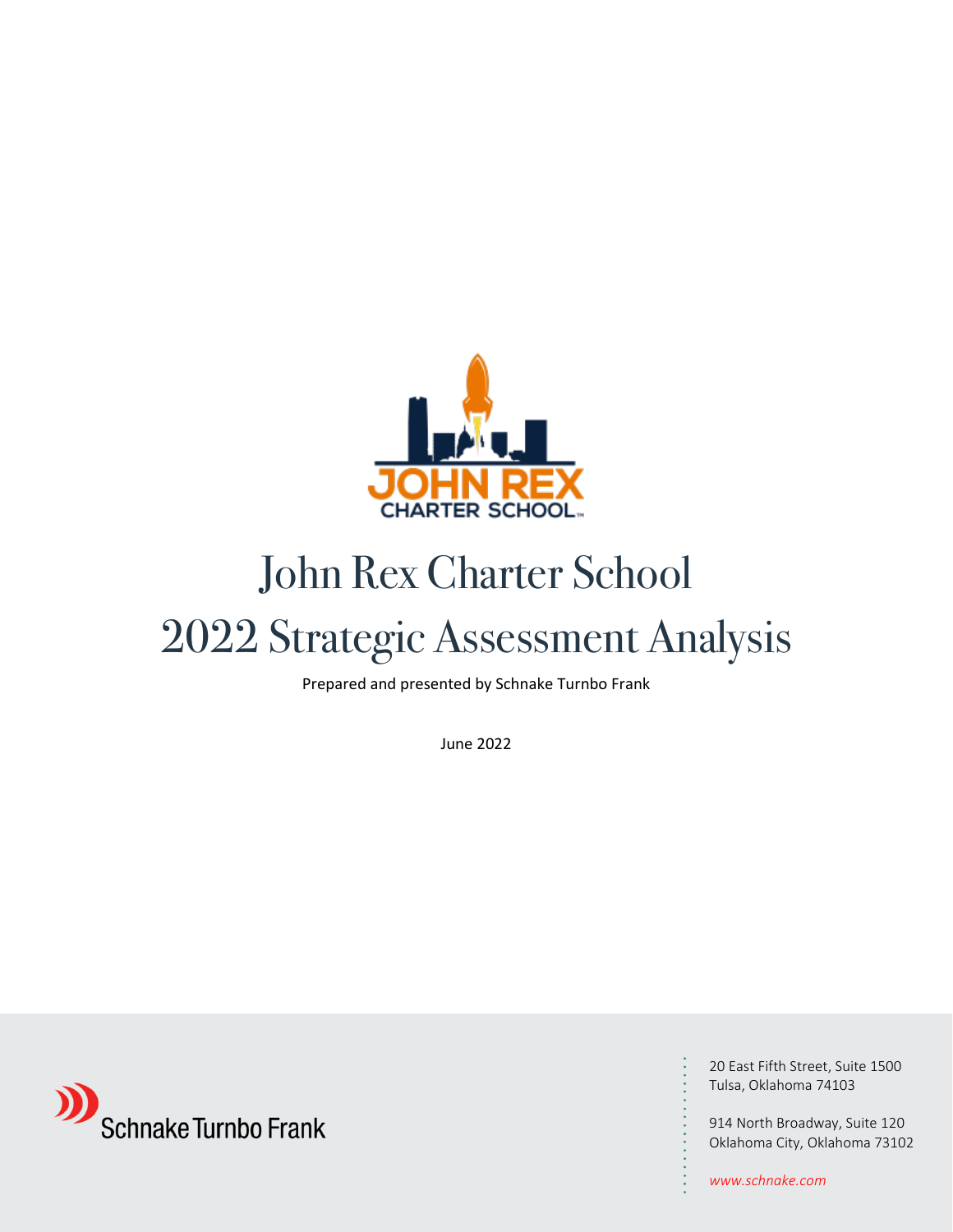## **Contents**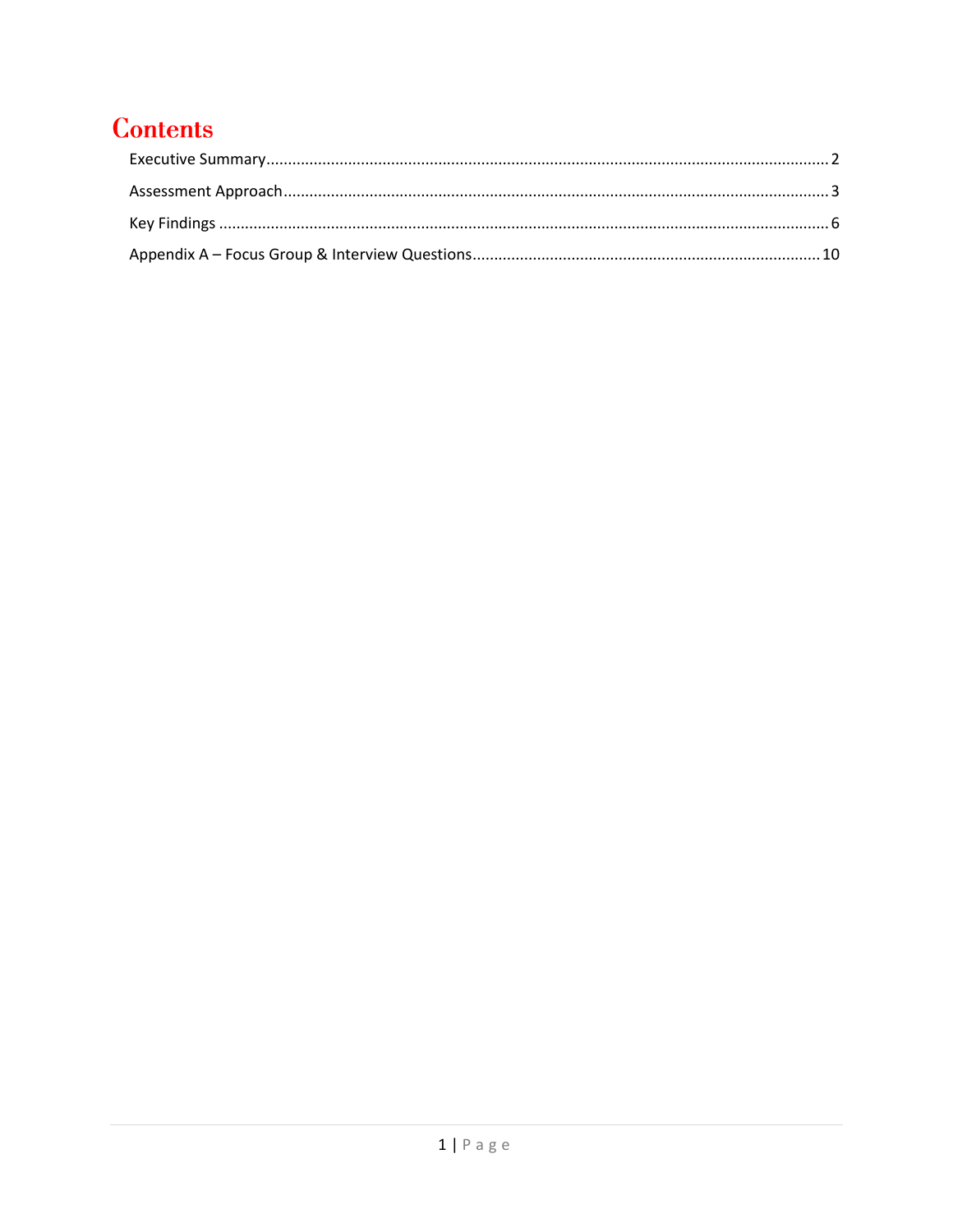## <span id="page-2-0"></span>**Executive Summary**

**John Rex Charter Schools** is a unique charter school located in the heart of downtown Oklahoma City, offering quality education to an economically and racially diverse student population.

Launched in 2014 through the combined efforts and vision of community leaders, funders, the Oklahoma City Public School district (OKCPS), and invested families, John Rex Schools was designed to serve as a multifaceted solution to the surrounding community, with an emphasis on academic rigor and personalized project-based learning in the classrooms taught by high-quality teachers, and the opportunity to build positive, mutually beneficial relationships among the downtown community and utilize the ample resources available through these relationships to enhance the student experience beyond that of other traditional elementary schools. Originally envisioned as a means to invigorate the Oklahoma City downtown community by attracting families to a premier school, John Rex School and its student-centric culture have become a beacon of academic excellence in the immediate and adjacent neighborhoods, providing an alternative to the nearby traditional public schools. In the years since John Rex School first opened its doors, the enrollment numbers, growth momentum, and reputation of the charter skyrocketed, leading to an expansion of the school's educational model into middle school in Fall 2018.

The John Rex Board of Directors has been tasked with maintaining and ever-expanding the vision and mission of the school. With several recent external and internal changes that have impacted the John Rex community, the board felt it necessary to re-examine the school's foundational philosophies, culture, and goals along with the current trajectory and policies in place to gauge the unique challenges and opportunities John Rex School faces presently.

To accomplish this, the John Rex School Board, working alongside Schnake Turnbo Frank (STF), launched an in-depth study in April 2022 and concluded in June 2022. Through research conducted by STF, the John Rex School Board collected just over 430 surveys from John Rex families, faculty, staff, and board members conducted 15 focus groups with current parents and faculty, and held 11 individual interviews with key community partners and school administration, all in an effort to better understand existing perceptions and opinions surrounding John Rex Charter Schools. Following this research, 26 members of the school's community (collection of board members, administration, faculty representatives, and PTA leadership) have been asked to participate in two half-day strategic planning sessions. The strategic plan developed through these sessions will serve as the roadmap for John Rex Schools for the next two to five years, focusing on the school's growing reputation across Oklahoma City. This report highlights themes around four areas of focus:

- **Culture**
- **Curriculum**
- **Communication**
- **Leadership**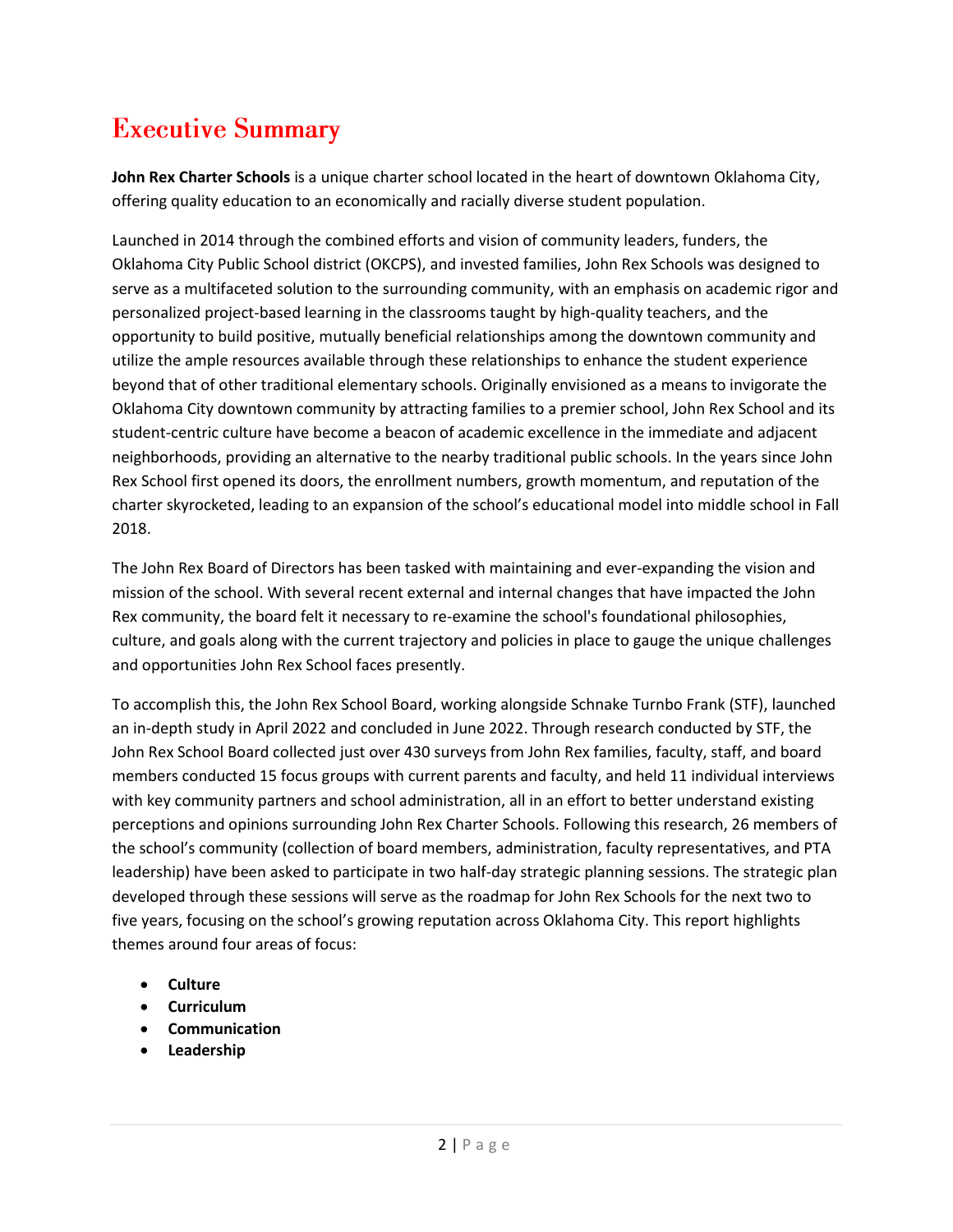### <span id="page-3-0"></span>**Assessment Approach**

STF began its research by outlining questions that expanded on the most important touchpoints as determined by the John Rex Board. Once questions were reviewed by the John Rex Strategic Planning Subcommittee, STF created a *logic-driven survey* and solicited responses from school stakeholders such as:

- John Rex faculty/staff and administration
- John Rex parents and guardians
- John Rex board members

*Focus groups* were held in addition to further engage John Rex parents, teaching staff, and the John Rex Board of Directors, and *individual interviews* for John Rex administration were conducted as well.

STF performed the audit using various methods of interview-style questioning to analyze John Rex Schools through the lenses of all stakeholders. The conversations were not limited to the questions asked, which gave John Rex families, faculty, community partners, and leadership the opportunity to freely discuss their day-to-day experiences.

Qualitative research uses a small number of participants to allow for more in-depth discussion. Unlike with quantitative studies, which can be used to analyze clusters and gather overall trends, qualitative research allows us to drill down into more profound insights and perspectives that make up the general trend and gain subjective attitudes and experiences. John Rex School's audit included both qualitative and quantitative research in order to build an accurate assessment of trends.

Additionally, our team evaluated, reviewed, and engaged perspectives from critical school funders and community partners through *individual interviews*. John Rex community partners engaged included:

- Inasmuch Foundation
- OKC Metropolitan Downtown Library
- YMCA of Greater Oklahoma City
- John Rex Parent Teacher Association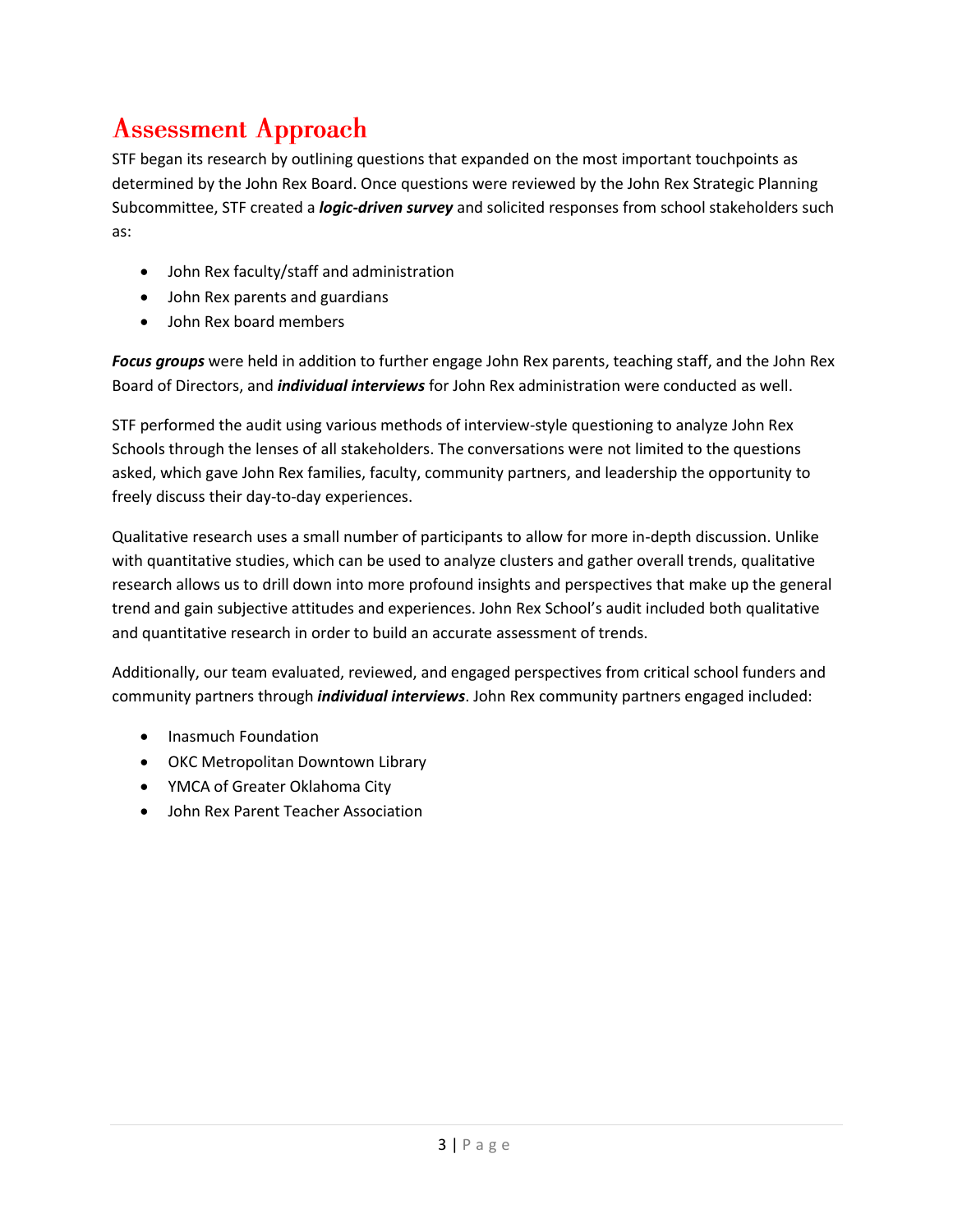### Survey Overview

To address priorities and better understand the overall sentiment of the John Rex community at large over the current culture, education model, teaching, and administrative staff, among other topics, STF launched three separate surveys to school stakeholders:

- A 92-question survey was sent to John Rex families, and STF received 362 completed responses.
- A 60-question survey was sent to John Rex faculty and staff, and STF received 59 completed responses.
- A 52-question survey was sent to John Rex board members, and STF received four completed responses.

The surveys, available online from April 21, 2022, to May 31, 2022, were strategically designed to amplify the voices of the John Rex community.

Mining the results, we were able to dissect the identified areas of praise, concern, and misinformation within each sub-group of stakeholders. Qualitative data of this sort helps describe the problem and brainstorm solutions. The survey was a critical starting point for the John Rex School audit.

### Focus Group Overview

The questions and overall discussion focused on the John Rex parent, board member, and teaching staff's day-to-day experience.

To review the complete question guide, turn to Appendix A.

The focus groups were separated by stakeholder type. The parent groups ranged in attendee number, with the smallest group containing three individuals and the largest capped at 15. All teacher groups had nine to 10 participants.

### Stakeholder Interviews

One-on-one interviews with stakeholders played an essential role in this research and led to further examination of the John Rex ecosystem both within the classroom and among the broader downtown community, particularly the dynamics between the John Rex Head of School, John Rex administration, and John Rex community partners.

Through stakeholder interviews, we received input on the strengths and challenges that John Rex Schools face in fulfilling its goals.

To review the complete question guide, turn to Appendix A.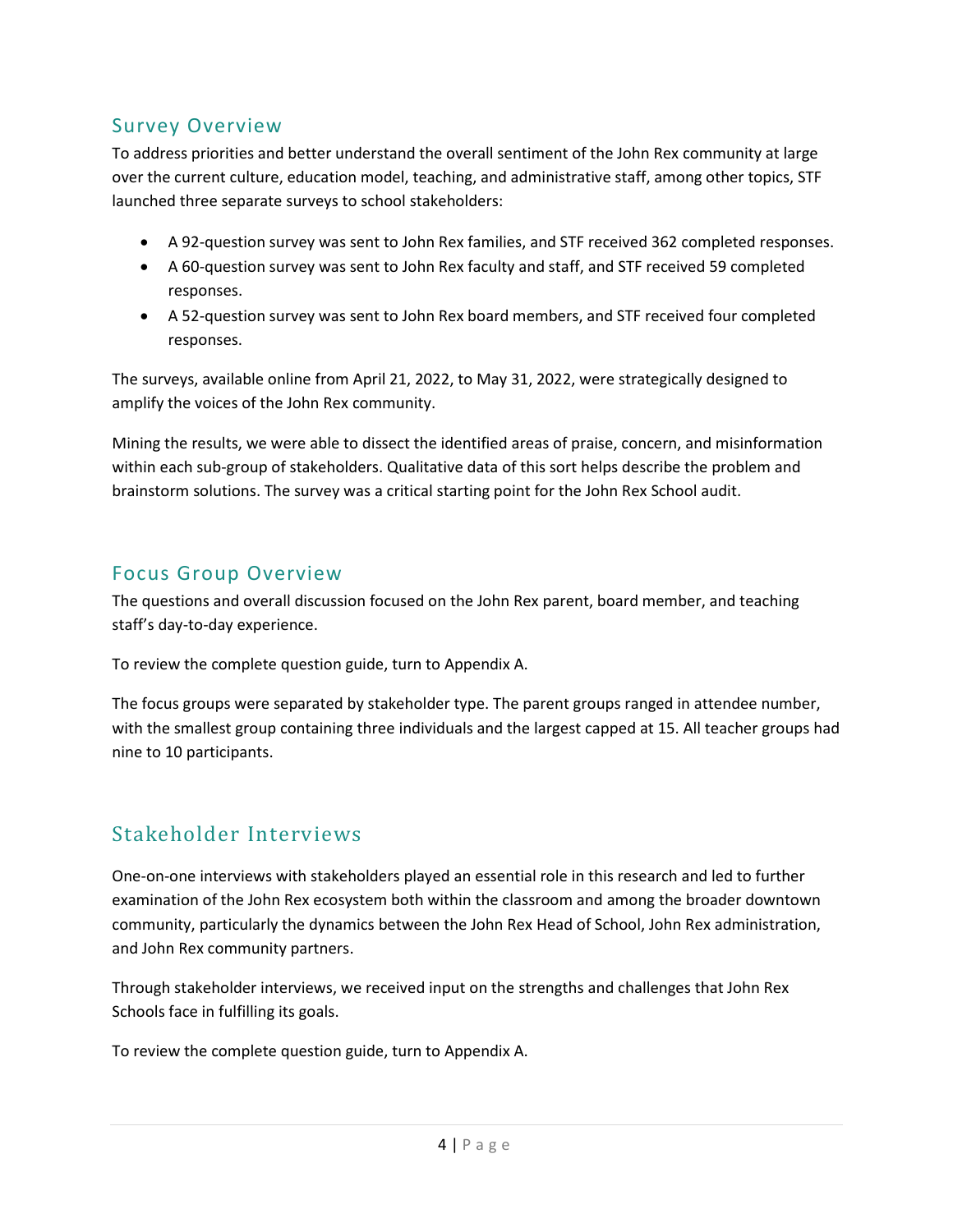Those interviewed from the community included:

- 1. Bob Ross, Chief Executive Officer Inasmuch Foundation
- 2. Tyler Tokarczyk, Senior Program Officer Inasmuch Foundation
- 3. Lois Medina, Youth and Family Director YMCA of Greater Oklahoma
- 4. Abigail Stout, Engagement Manager Metropolitan Library System of Oklahoma County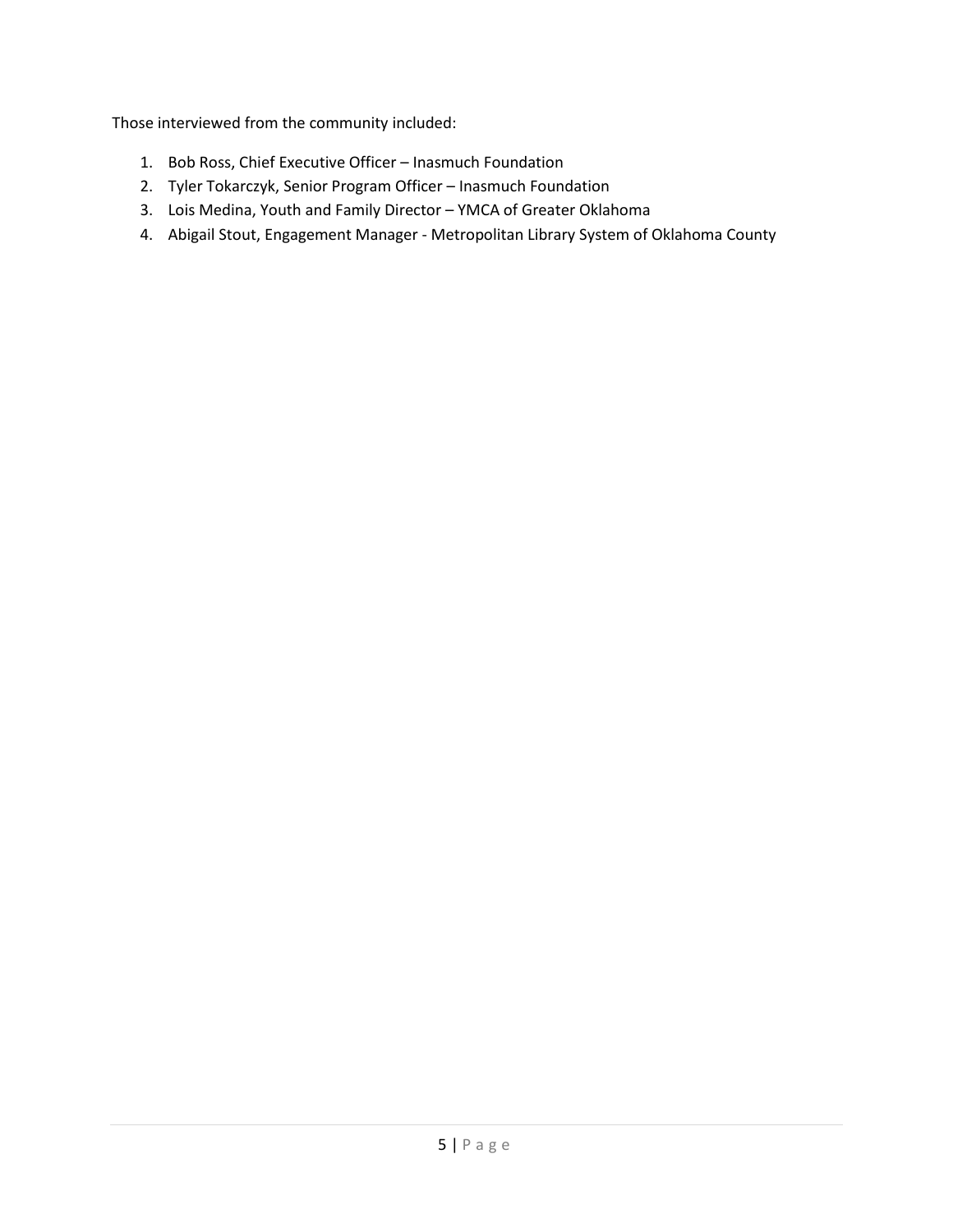# <span id="page-6-0"></span>**Key Findings**

- 1. The John Rex community that has been a part of the school since before the recent internal and external transitions that have impacted the school have identified a **shift in the cultural focus** of the school; even so, this new culture and direction of the school has not been clearly communicated to stakeholders.
- 2. The John Rex community desires **more engagement and visibility** from the current John Rex School Board and John Rex leadership.
- 3. The John Rex community also seeks **improved lines of communication** from John Rex administration, including John Rex leadership and the John Rex Board of Directors, on school board meetings, school policies, and direction, vision, and mission of John Rex.
- 4. John Rex faculty believes continued **regular training opportunities and additional administrative support** for teachers would be beneficial in maintaining a consistent classroom experience.
- 5. Stakeholders expressed a desire to see **more classroom use of downtown resources** and more engagement with community partners from school leadership.

#### **Parent Feedback:**

- **Culture** 
	- o John Rex Strengths:
		- Parents used the words "welcoming," "diverse," "inclusive," and "supportive" when asked to describe the culture of the school.
		- Families showed eagerness to re-engage with the school.
	- o John Rex Improvement Opportunities:
		- Much of the earlier practices of the school are remembered by families with older students who have been attending John Rex prior to 2020, while newer families are unaware of these "missing cultural elements."
			- *Cultural elements identified by families are:* 
				- o *downtown community engagement*
				- o *opportunities to connect with school leadership*
				- o *appropriate support of the teaching staff*
				- o *Adherence to the vision and mission of the school.*
			- Families who have been a part of the John Rex community before 2020 show a deep understanding and appreciation of the mission, vision, and culture of the school but share a concern that recent transitions of John Rex leadership have not allowed for the values and priorities originally intended for the school to be upheld to the same degree.
			- Newer families do not share this same concern.
			- *Families either are not aware of the current mission, vision, and direction of the school or have not seen it prioritized by school administration.*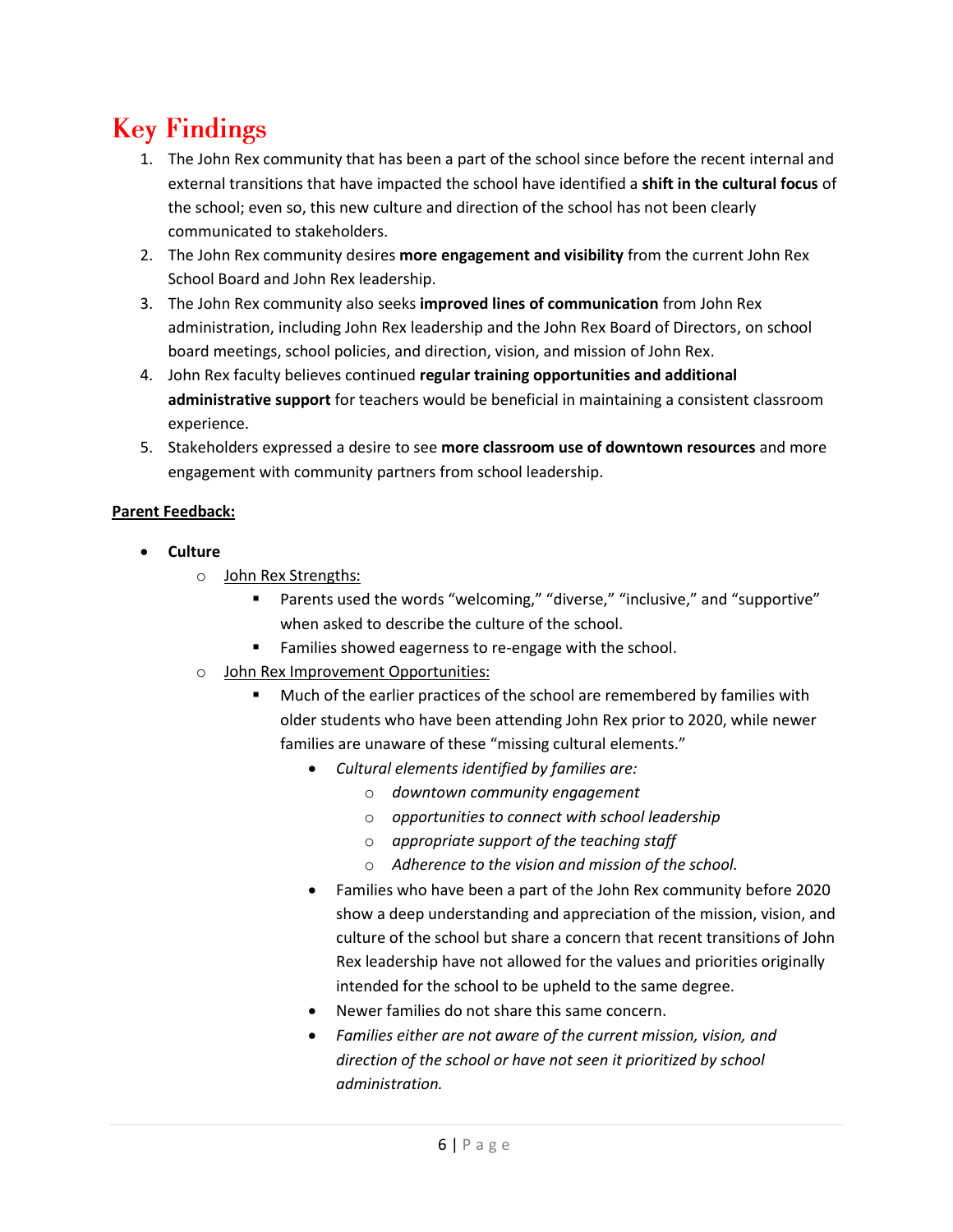Parents also shared a concern over the lack of a school counselor to help navigate behavioral disruptions in classrooms and the emotional needs of the students.

#### • **Curriculum**

- o John Rex Strengths:
	- Most responses surrounding the John Rex curriculum were positive on average. Parents strongly agree that overall, John Rex instruction is innovative and individualized.
		- \*This sentiment is not shared by parents of students attending John Rex middle school.
	- Families show an agreement that John Rex has high-quality teachers.
	- Majority of families believe every child has an opportunity to succeed at John Rex.
- o John Rex Improvement Opportunities
	- Concerns expressed include:
		- High teacher turnover
		- Inconsistencies from classroom to classroom due to a lack of training resources for newer teachers
		- \*Over-abundance of screen-use, particularly in the middle school
		- \*Teacher-to-student class ratios in the middle school
		- Need for more inter-curricular and extracurricular activities for students
		- Interest in seeing a pathway to a local quality high school pipeline from the middle school

#### • **Communication**

- o John Rex Strengths:
	- Many families believe the communications they receive from their student's teacher are regular, informative, and effective in providing updates.
		- This is not consistent among all teachers
	- Most families agree that John Rex has multiple communications platforms readily accessible to parents.
- o John Rex Improvement Opportunities:
	- Concerns expressed include:
		- Inconsistent communication across the various channels
		- Desire to see more effective communication from school leadership
		- Consistent messaging from John Rex leadership about the direction, mission, and vision of the school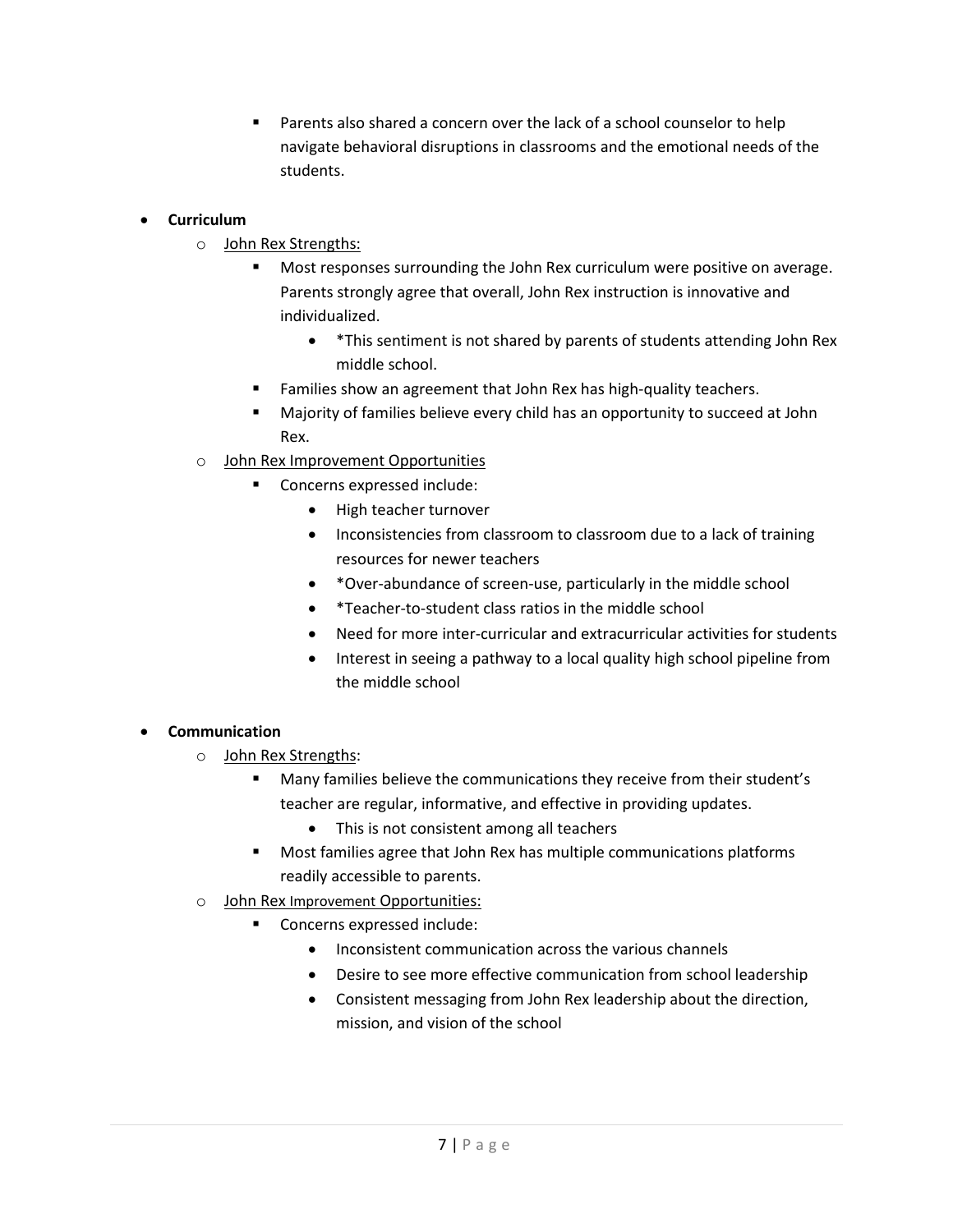#### • **Leadership**

- o John Rex Strengths:
	- Families agree that school leadership is approachable and responsive
	- **EXECT** Families share having positive interactions with school directors
- o John Rex Improvement Opportunities:
	- Comments expressed include*:* 
		- More opportunities to engage with John Rex leadership
		- Consistent messaging from John Rex leadership about the direction, mission, and vision of the school
		- Desire to see increased involvement from John Rex Board of Directors
		- Easier access to communication from John Rex Board of Directors
		- Request for a change of board meeting times to make them more accessible for working parents

#### **Faculty & Staff Feedback:**

- **Culture** 
	- o John Rex Strengths:
		- Faculty responses to both the survey and in focus group sessions share insight on a supportive and generally positive teacher culture at the school.
	- o John Rex Improvement Opportunities:
		- Faculty shares concern over the mission, vision, and direction of John Rex present day; many do not believe the school is currently heading in the right direction.
		- Additional concerns include:
			- Need for clearly communicated strategic goals
			- Desire for increased engagement with the downtown community
			- Need for more support from John Rex leadership
			- Clearly communicated and consistent discipline policy and appropriate intervention from John Rex leadership on behavioral classroom disruptions
			- Need for counseling staff for students

#### • **Curriculum**

- o John Rex Strengths:
	- Teachers are encouraged to be innovative and have autonomy in their classrooms and instructional plans.
	- Downtown resources
	- Individualized learning and adaptable student support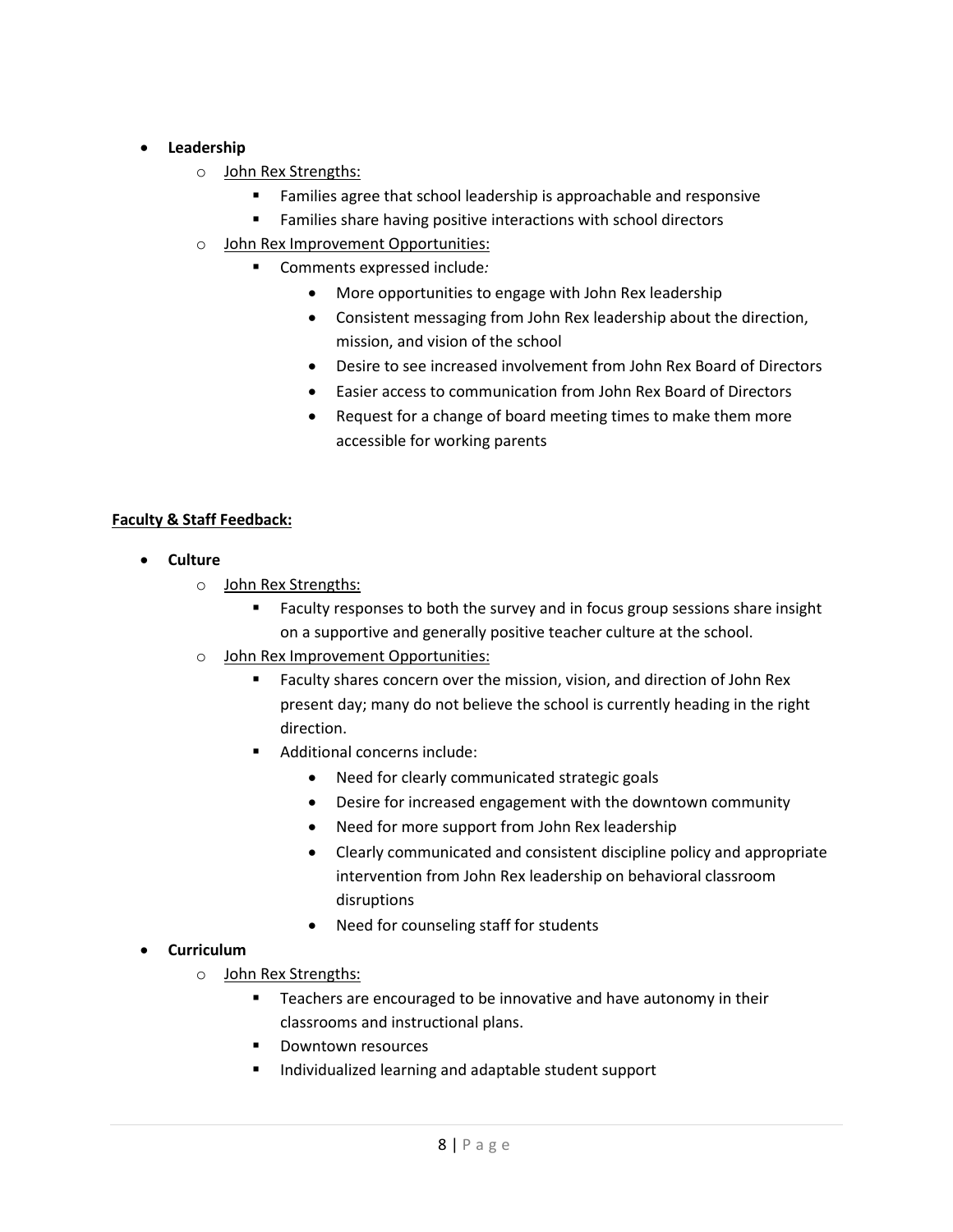- Faculty respondents share a desire for additional training and instructional coaching.
- o John Rex Improvement Opportunities:
	- Regular training and instructional coaching for teachers
	- Faculty desires established and consistently communicated discipline policy.
	- More administrative support for teachers
	- Faculty expressed genuine concern over the consistent disciplinary disruptions in the classroom, which impact instruction.
		- When asked for possible solutions, faculty mentioned the need for counseling/social-emotional learning and special education support, staff.

#### • **Communication**

- o John Rex Improvement Opportunities:
	- Faculty would like to receive regular updates on the strategic direction of the school from school administration.
	- Faculty desires better lines of communication with school leadership.

#### • **Leadership**

- o John Rex Improvement Opportunities:
	- More support, visibility, and engagement from school leadership and board.

#### **Community Partner Feedback**:

- John Rex Strengths:
	- $\circ$  Classroom use of current downtown resources such as the downtown library and Myriad Gardens.
	- o Great communication from John Rex teachers.
- John Rex Improvement Opportunities:
	- o Desire to see school leadership improve and expand relationships with downtown businesses and organizations.
	- $\circ$  Similarly, they would like to see John Rex administration further engage with the donor community.
	- o Desire to see a more civic-focused board of directors.
	- o Increased communications to partners and the larger community that allow stakeholders to remain engaged and updated on John Rex accomplishments and goals.